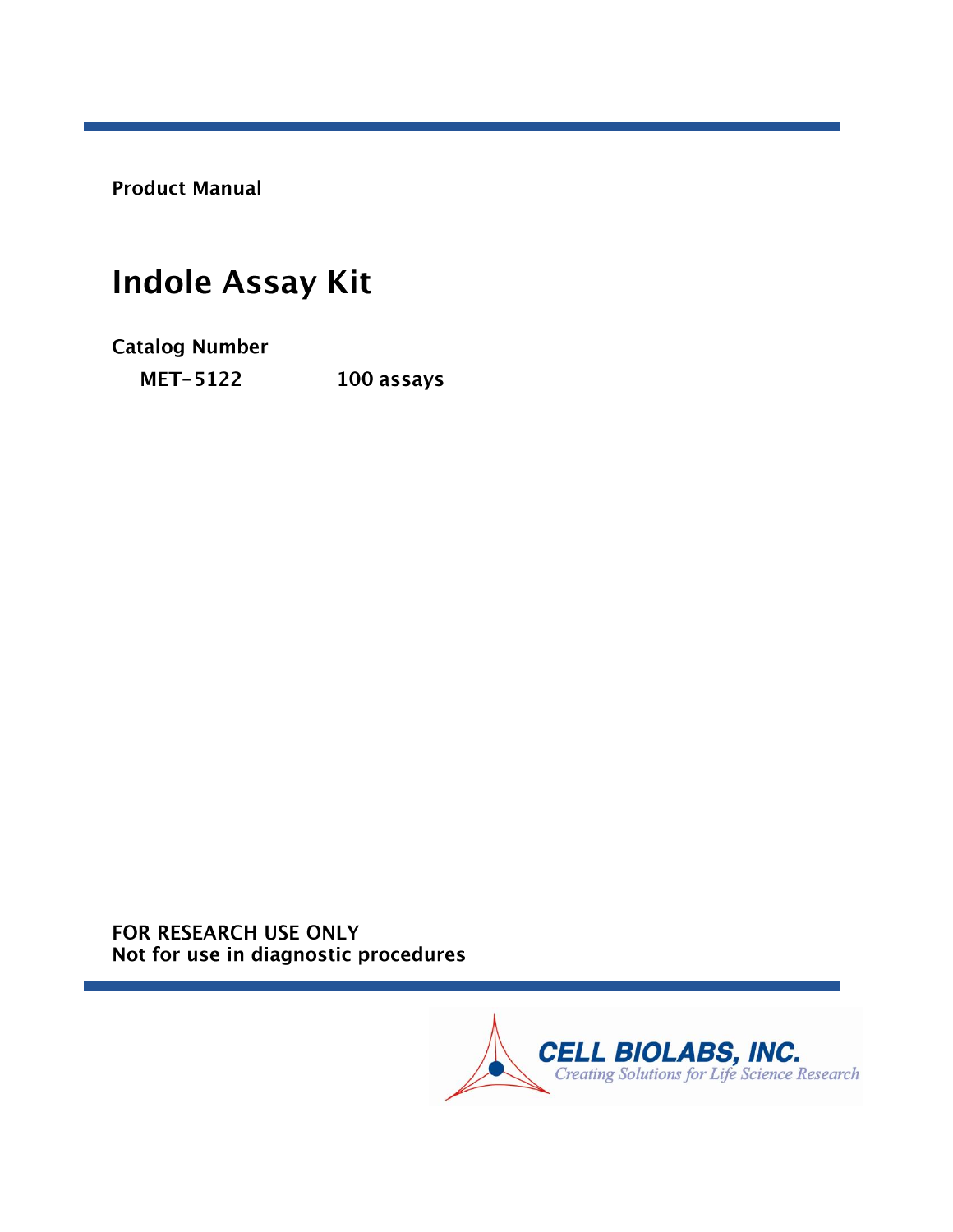#### **Introduction**

Indole is an aromatic heterocyclic organic compound made up of a six-membered benzene ring fused to a five-membered pyrrole ring. Indole is widely distributed in nature and can be synthesized by a number of bacteria. Indole is biosynthesized by a seven step metabolic pathway in bacteria, fungi, archaea, and some plants known as the shikimate pathway. Acting as an intercellular signal, indole controls various bacterial physiological processes, including plasmid stability, resistance to drugs, spore formation, biofilm formation, and virulence. Indole is an intermediate in production of tryptophan in these organisms, and when indole production is required it can be made from tryptophan breakdown using tryptophanase. In humans, bacteria in the gut, also known as the human gastrointestinal microbiota, tryptophan catabolism leads to the synthesis of indole and other important bioactive derivatives. In intestinal L cells, indole produced from gut bacteria causes the secretion of glucagonlike peptide-1 which acts as a ligand for aryl hydrocarbon receptor. Indole is also converted to indoxyl sulfate in the liver which is linked to increased oxidative stress, increased muscle cell proliferation, increased aortic wall thickness, increased aortic wall calcification, and chronic kidney disease.

Cell Biolabs' Indole Assay Kit is a simple colorimetric assay that measures the total amount of free indole present in urine, fecal, and bacterial samples in a 96-well microtiter plate format. Unlike the traditional method of indole detection using Kovac's reagent which is less specific since it also detects 3-methylindole (skatole) found in bacterial samples, Cell Biolabs' Indole assay kit uses a proprietary chemistry to form a colored product from indole (but not skatole or other biologically relevant derivatives). This colored product is then measured with a standard 96-well spectrophotometric plate reader, and samples are compared to a known concentration of indole standard within the 96-well microtiter plate format. Each kit provides sufficient reagents to perform up to 100 assays, including blanks, indole standards, and unknown samples. Sample indole concentrations are determined by comparison with a known indole standard. The kit has a detection sensitivity limit of 31  $\mu$ M indole.

# **Related Products**

- 1. STA-320: OxiSelect™ Oxidative DNA Damage ELISA Kit (8-OHdG Quantitation)
- 2. STA-838: OxiSelect™ HNE Adduct Competitive ELISA Kit
- 3. STA-832: OxiSelect™ MDA Adduct Competitive ELISA Kit
- 4. STA-305: OxiSelect™ Nitrotyrosine ELISA Kit
- 5. STA-310: OxiSelect™ Protein Carbonyl ELISA Kit
- 6. STA-877: OxiSelect™ Protein Carbamylation Sandwich ELISA Kit
- 7. STA-810: OxiSelect™ Protein Radical ELISA Kit

#### **Kit Components**

- 1. Indole Standard (Part No. 51221B): One 1 mL vial at 10 mM.
- 2. Assay Reagent A (Part No. 51222A): Two 1.5 mL vials.
- 3. Assay Reagent B (Part No. 51223A): Three 1.7 mL vials.
- 4. Assay Reagent C (Part No. 51224A): One 13 mL bottle.

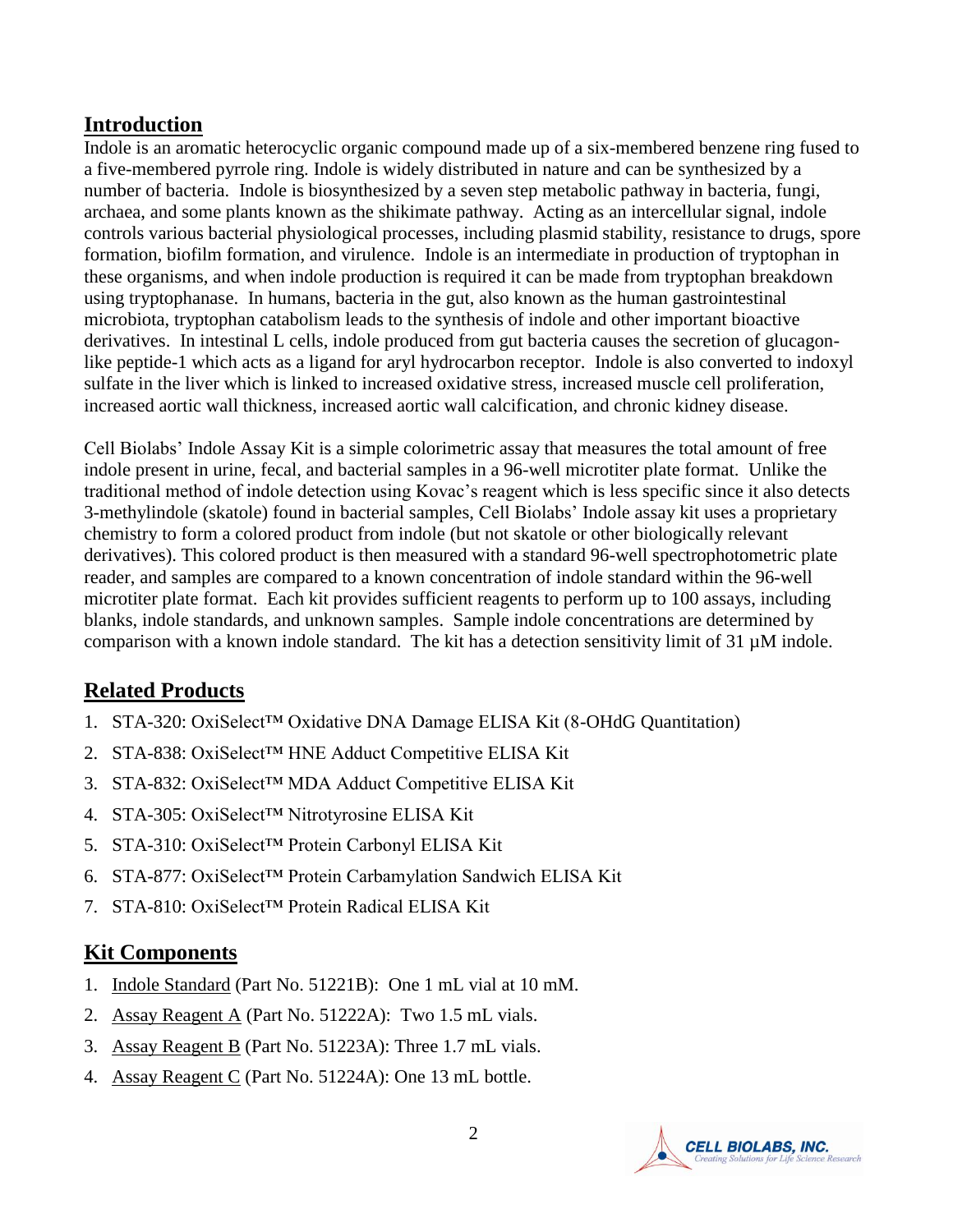# **Materials Not Supplied**

- 1. 70% ethanol
- 2. Distilled or deionized water
- 3. Microcentrifuge tubes
- 4. 10 μL to 1000 μL adjustable single channel micropipettes with disposable tips
- 5. 50 μL to 300 μL adjustable multichannel micropipette with disposable tips
- 6. Standard 96-well clear microtiter plate
- 7. Multichannel micropipette reservoir
- 8. Microplate reader capable of reading at 540 nm

# **Storage**

Upon receipt, store the kit at  $4^{\circ}$ C.

# **Preparation of Samples**

- Fecal Samples: Sonicate or homogenize fecal samples in 70% ethanol and centrifuge at 10,000 x g for 10 minutes at 4°C. Perform dilutions as necessary into 70% ethanol.
- Urine: To remove insoluble particles, centrifuge at 10,000 rpm for 5 min. The supernatant may be assayed undiluted or diluted as necessary into 70% ethanol.
- Bacterial Cultures: To remove insoluble particles, centrifuge at 10,000 rpm for 5 min. The supernatant may be assayed undiluted or diluted as necessary into 70% ethanol.

*Note: All samples should be assayed immediately or stored at -80°C for up to 1-2 months. Run proper controls as necessary. Optimal experimental conditions for samples must be determined by the investigator. Always run a standard curve with samples.*

# **Preparation of Standard Curve**

Prepare fresh Indole Standards before use by diluting in deionized water according to Table 2 below.

| <b>Standard</b><br><b>Tubes</b> | <b>10 mM Indole Solution</b><br>$(\mathsf{\mu L})$ | $70\%$ Ethanol ( $\mu$ L) | Indole $(\mu M)$ |
|---------------------------------|----------------------------------------------------|---------------------------|------------------|
|                                 | 100                                                | 400                       | 2000             |
|                                 | 250 of Tube $#1$                                   | 250                       | 1000             |
|                                 | $250$ of Tube #2                                   | 250                       | 500              |
|                                 | 250 of Tube $#3$                                   | 250                       | 250              |
|                                 | $250$ of Tube #4                                   | 250                       | 125              |
|                                 | $250$ of Tube #5                                   | 250                       | 62.5             |
|                                 | 250 of Tube $#6$                                   | 250                       | 31.2             |
|                                 |                                                    | 250                       |                  |

**Table 2. Preparation of Indole Standards.**

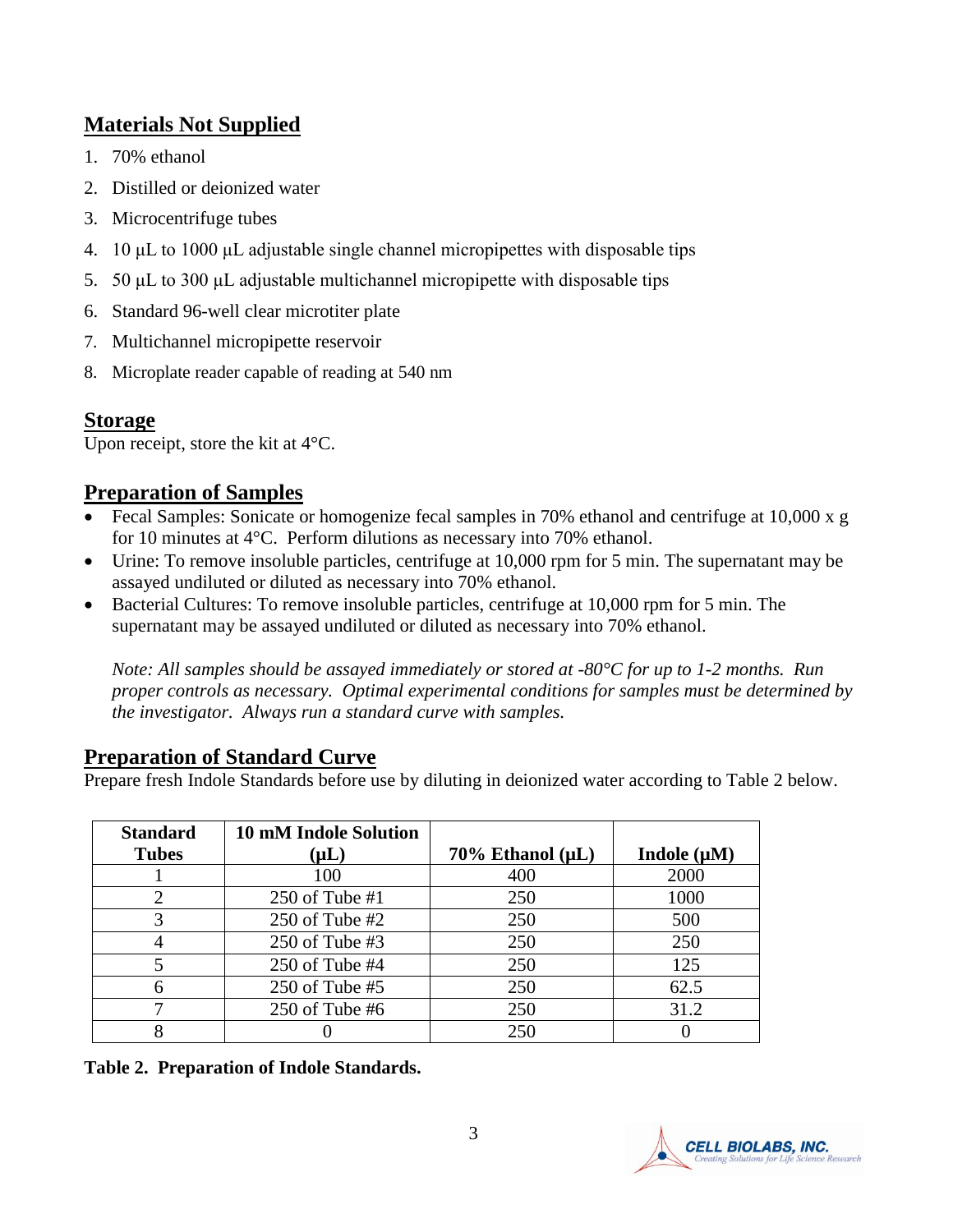#### **Assay Protocol**

Prepare and mix all reagents thoroughly before use. Each sample, including unknowns and standards, should be assayed in duplicate or triplicate.

*Note: Each sample replicate requires two paired wells, one to be treated with Assay Reagents A, B, and C (Reaction) and one with water in place of Assay Reagents (Control) to serve as a background control.*

- 1. Add 100 µL of each Indole Standard or unknown sample into wells of a 96-well microtiter plate.
- 2. Add 25 µL of Assay Reagent A to the standards and one half of the paired sample wells. Mix the well contents thoroughly.
- 3. Add 50 µL of Assay Reagent B to the standards and one half of the paired sample wells. Mix the well contents thoroughly.
- 4. Incubate the reaction plate for 15 minutes at room temperature.
- 5. Add 125 µL of Assay Reagent C to the standards and one half of the paired sample wells. Mix the well contents thoroughly.
- 6. Add 200 µL of deionized water to the other half of the paired sample wells and mix the well contents thoroughly.
- 7. Incubate the reaction plate for 15 minutes at room temperature.
- 8. Read the plate at 540 nm using a microplate spectrophotometer.

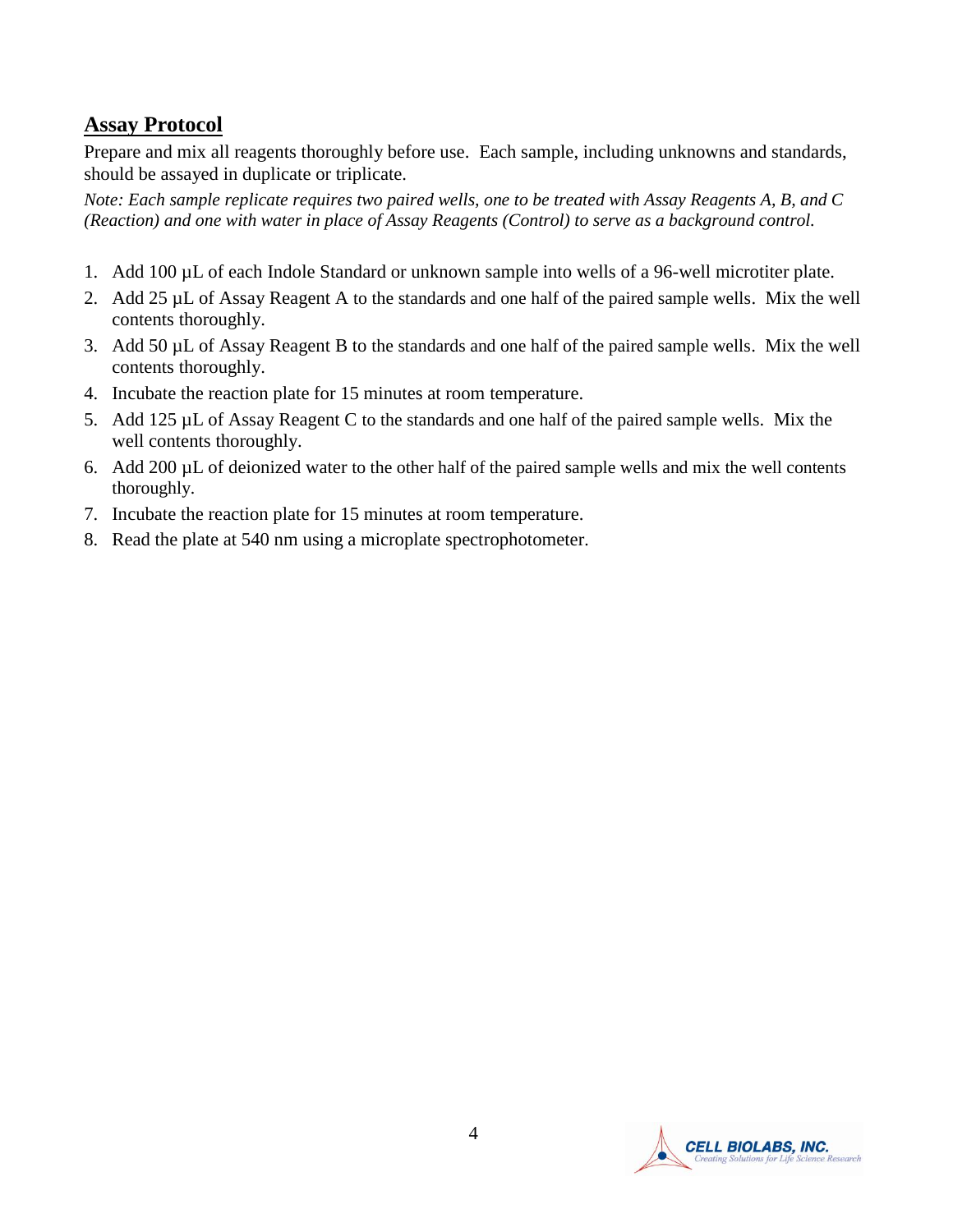# **Example of Results**

The following figures demonstrate typical Indole Assay Kit results. One should use the data below for reference only. This data should not be used to interpret or calculate actual sample results.



**Figure 2: Indole Standard Curve.** 

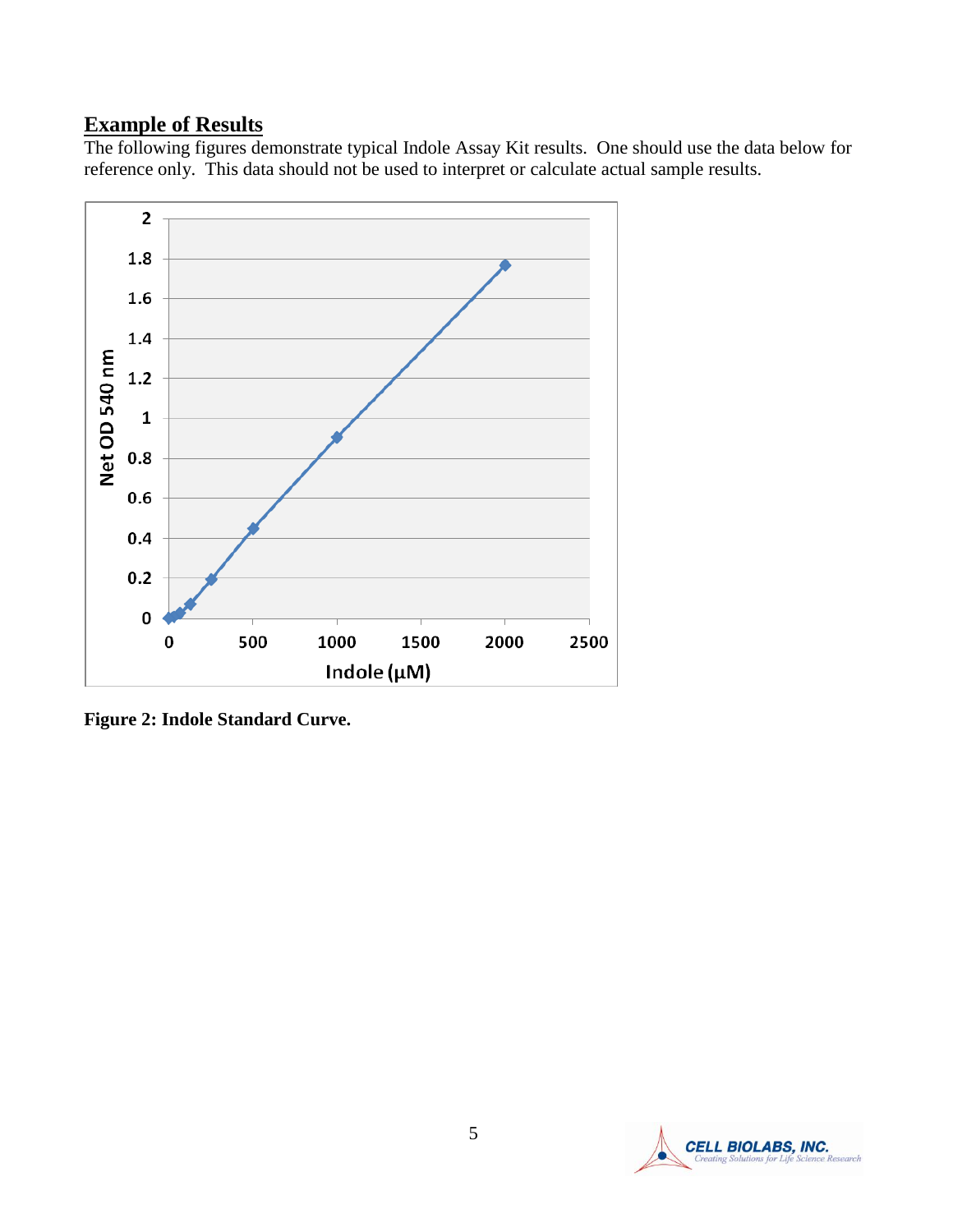

**Figure 3: Indole Detection in Dog Feces.** Dog fecal homogenate was prepared according to the Preparation of Samples section and then tested according to the Assay Protocol.

#### **Calculation of Results**

- 1. Determine the average absorbance values for each sample, control, and standard.
- 2. Subtract the average zero standard value from itself and all standard values.
- 3. Graph the standard curve (see Figure 2).
- 4. Subtract the sample well values without Assay Reagents "ACtrl" from the sample well values

containing Assay Reagents "ARxn" to obtain the difference. The absorbance difference is due to the production of colored product:

# $\Lambda A = A_{\text{Ryn}} - A_{\text{Ctrl}}$

6. Compare the change in absorbance ΔA of each sample to the standard curve to determine and extrapolate the quantity of indole present in the sample. Only use values within the range of the standard curve.

# **References**

- 1. Lee, J-H, Lee, J (2010). *FEMS Microbiol Rev*. **34**: 426–44.
- 2. Zhang LS, Davies SS (2016). *Genome Med*. 8: 46-64.
- 3. Wikoff WR, Anfora AT, Liu J, Schultz PG, Lesley SA, Peters EC, Siuzdak G (2009). *Proc. Natl. Acad. Sci. U.S.A*. **106**: 3698–3703.